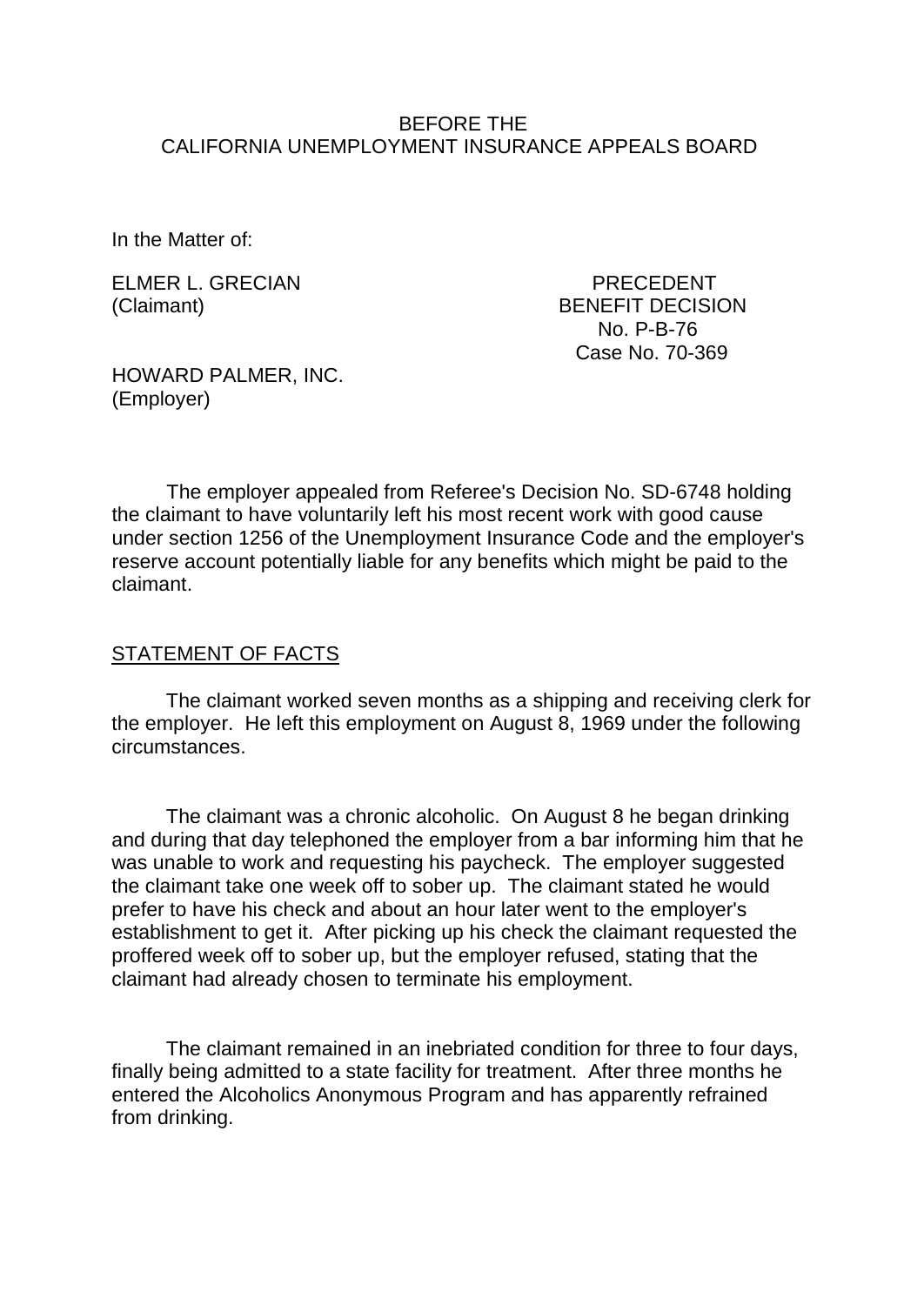The claimant testified that on one previous occasion while employed by the employer he had been absent a day, partially due to his drinking problem. The employer's position is that the claimant demanded his paycheck so that he could buy more liquor and that when he accepted the check on August 8, the claimant was already highly intoxicated.

### REASONS FOR DECISION

Section 1256 of the Unemployment Insurance Code provides for the disqualification of a claimant when he has left his most recent work voluntarily and without good cause, and, in this event, the employer's reserve account may be relieved of benefit charges under sections 1030 and 1032 of the code.

As a general rule, we have held that a voluntary leaving of work is with good cause only when a claimant has a real, substantial and compelling reason of such nature as would cause a reasonable person genuinely desirous of retaining employment to take similar action. (Appeals Board Decision No. P-B-27)

The intent manifested by a claimant in his voluntary leaving of employment is as critical a factor in the type of termination now before us as is the intent of a claimant in choosing to act in a manner leading to his discharge, that latter act being sometimes characterized by us as "misconduct" under the code. Particularly is this so when dealing with the personal accountability of a claimant for his own actions in drinking on the job or arriving at work drunk. For when confronted with a case of voluntary leaving, as with a case of discharge, we must examine the interaction and interrelationship between the parties to the employment contract.

The present case may thus be distinguished from Benefit Decisions Nos. 5783, 5965 and 6188, all cases of misconduct discharges for drinking on or before the job; but the underlying rationale of these decisions is without distinction. Just as in the case of a discharge, we must examine the feasible precautions the present claimant could have taken prior to the termination of his employment; for in this case of voluntary leaving, the reasonableness and prudence he exercised is in issue.

In either case, in order to avoid confusion and uncertainty in the law, we must arbitrarily draw a line at the farthest reaches of permissible behavior and then measure the claimant's conduct toward his employer or his reaction to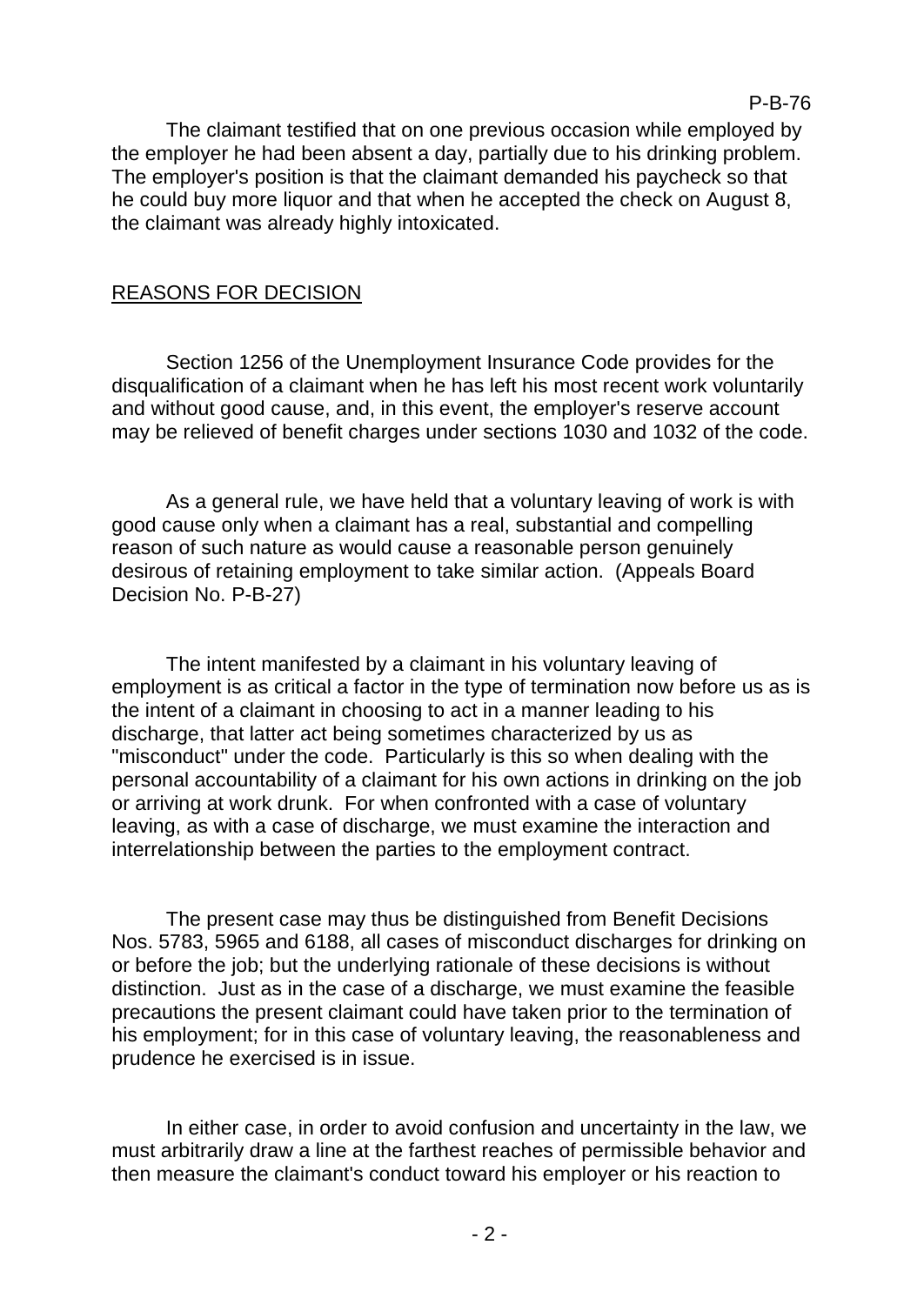his employer and to his job environment which leads to either his voluntary termination of employment by leaving, as here, or his discharge, as in the aforementioned decisions.

This similarity in approaches may be seen in the doctrine of constructive voluntary leaving which simply stated means that while the appearance of discharge is present, in fact, a claimant's volitional act in setting in motion a chain of circumstances through his exercise of will actually results in the ultimate termination of his employment. The additional fact of chronic alcoholism should not affect our application of this doctrine. It simply complicates the decision-making process, since at the present state of legalmedical knowledge it is uncertain whether a compulsive drinker is irresistibly drawn to imbibe through a physiological addiction, a psychologically habituating urge, or because of socio-cultural factors.

This confusion and uncertainty may be seen in the recent majority, concurring and dissenting opinions of the United States Supreme Court in Powell v. State of Texas (1968), 392 U.S. 651, 88 S. Ct. 2145, a decision notable for the candid admissions of ignorance by the several justices and their inability to arrive at a unanimous decision on the question of intent.

The case involved an individual arrested for public drunkenness under a Texas statute which penalized chronic alcoholics for their affliction when displayed in public. The transcript presented to the Supreme Court contained 12 pages of expert psychiatric testimony on the defendant's chronic alcoholism. The psychiatrist, however had been reluctant to formulate a concept for measuring the defendant's wilfulness in committing the crime.

The majority opinion reflects a similar reluctance to formulate a rule both because the record before the court was inadequate (despite psychiatric testimony missing in the present case) and because the majority felt that their knowledge of "chronic alcoholism" was inadequate. The majority did note as being of particular interest, however, testimony that the defendant had on the day of his trial refrained from taking more than one drink (as the claimant in the present case was absent only one day on a previous occasion due to drinking).

On the extent of present legal-medical knowledge of chronic alcoholism, the court stated: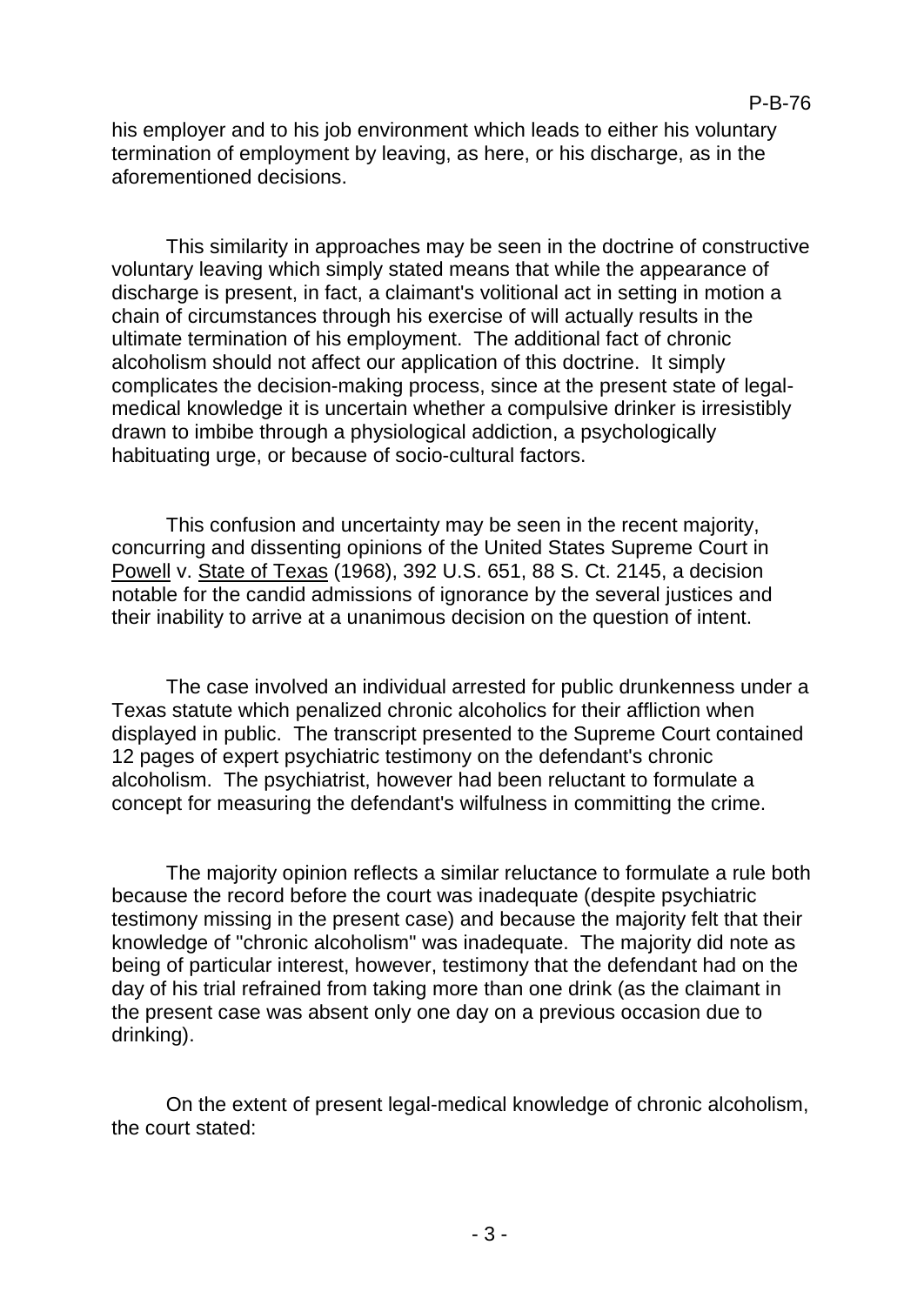"Furthermore, the inescapable fact is that there is no agreement among members of the medical profession about what it means to say that 'alcoholism' is a 'disease.' One of the principal works in this field states that the major difficulty in articulating a 'disease concept of alcoholism' is that 'alcoholism has too many definitions and disease has practically none.' This same author concludes that 'a disease is what the medical profession recognizes as such.' In other words, there is widespread agreement today that 'alcoholism' is a 'disease,' for the simple reason that the medical profession has concluded that it should attempt to treat those who have drinking problems. There the agreement stops. Debate rages within the medical profession as to whether 'alcoholism' is a separate 'disease' in any meaningful biochemical, physiological or psychological sense, or whether it represents one peculiar manifestation in some individuals of underlying psychiatric disorders." (88 S. Ct. at 2149)

From a number of authorities on the question, the majority concluded that both loss of control and inability to abstain from drinking in the first instance were essential factors to a finding that an individual was afflicted with the disease of chronic alcoholism sufficient to destroy his will to resist the constant and excessive consumption of alcohol. But unable to find on the state of the record sufficient evidence to make such a finding, and not being persuaded that the constitutional question should be decided under these circumstances, the majority held that it was unable to conclude "on the state of this record or on the current state of medical knowledge, that chronic alcoholics in general, and Leroy Powell in particular, suffer from such an irresistible compulsion to drink and to get drunk in public that they are utterly unable to control their performance of either or both of these acts and thus cannot be deterred at all from public intoxication." (88 S. Ct. at 2155)

The present case is likewise one which provides us with an inadequate record from which to make any findings of "loss of control" or "inability to abstain" from drinking although, as in the Powell case, there is some evidence that on at least one occasion the claimant was able to refrain from drinking beyond his capacity. Because of the lack of any psychiatric testimony in this record, and particularly in view of this board's present state of medical knowledge of what constitutes "chronic alcoholism," it is unwilling to set itself up as sufficiently expertise as to be able to discern the subtleties of what all might agree is a disease and to determine whether this claimant's affliction had gone beyond the point where he was unable to control his own actions. In the present case, the claimant at least had the option available to him of taking an entire week to recuperate or to make his own summary decision to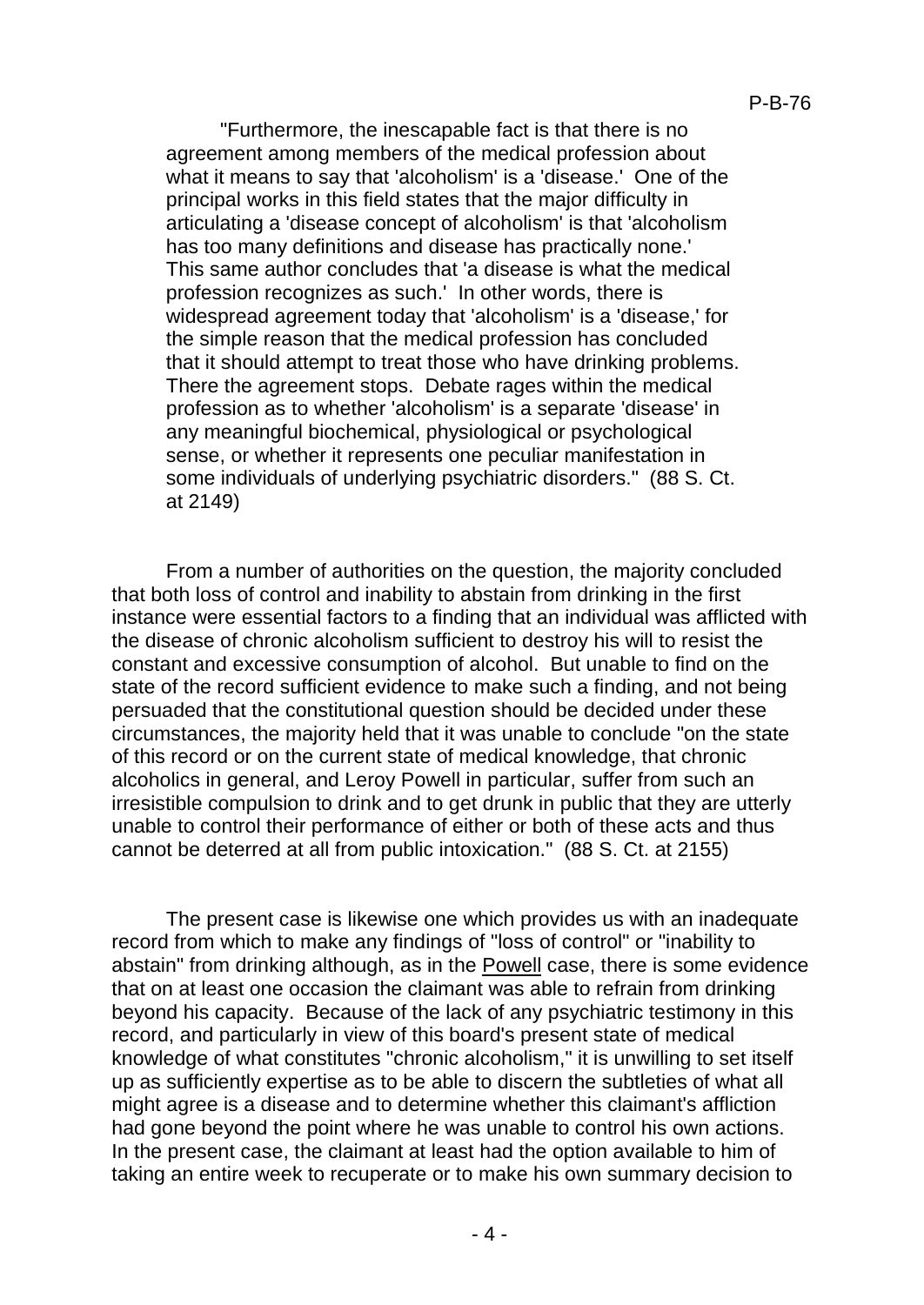leave employment. The choice was his and we are unprepared to say that his will had been so destroyed that his choice was involuntary. Since in analogous cases we have held that drunkenness is incompatible with the employment relationship, we must hold, as in those earlier cases, that the claimant is disqualified from receiving benefits under section 1256 of the code.

### DECISION

The referee's decision is reversed. The claimant is disqualified from receiving benefits under section 1256 of the code. The employer's reserve account is relieved of benefit charges under sections 1030 and 1032 of the code.

Sacramento, California, May 26, 1970

# CALIFORNIA UNEMPLOYMENT INSURANCE APPEALS BOARD

# ROBERT W. SIGG, Chairman

P-B-76

CLAUDE MINARD

JOHN B. WEISS

CONCURRING - Written Opinion Attached

LOWELL NELSON

DON BLEWETT